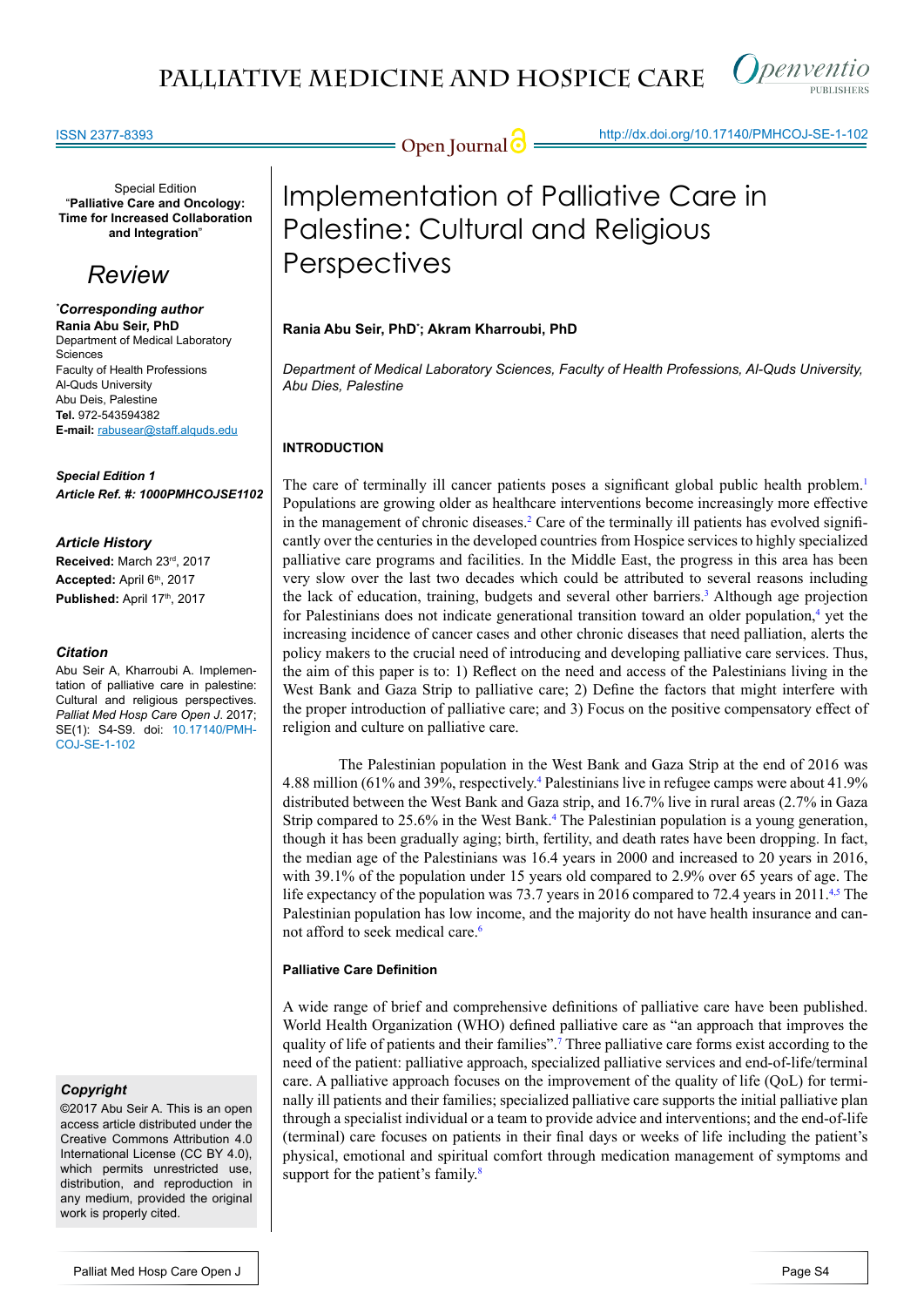



## ISSN 2377-8393 http://dx.doi.org/10.17140/PMHCOJ-SE-1-102

## **Palestinian Palliative Care Needs in Perspective**

Although palliative care focuses on cancer patients, it recognizes and targets all groups experiencing serious pain, including patients with cardiovascular diseases (CVDs), chronic respiratory diseases, HIV, dementia, and diabetes.<sup>9,10</sup> There are several approaches used to estimate the size of palliative care needs. One approach is to estimate 75% of deaths; another one relies on mortality rates for specific diseases like cancer, CVDs, diabetes, HIV, dementia, senility, renal diseases, and chronic respiratory diseases.[11](#page-4-8) In the Palestinian community, CVDs were reported as the leading cause of death in 2015 with 3,484 deaths (27.5% of all deaths).<sup>6</sup> Moreover, cerebrovascular diseases account for 9.9% of all deaths.<sup>6</sup> As for cancer, it has become the second leading cause of death since 2011 comprising 13.8% of all deaths of according to the last Ministry of Health (MOH) report in 2015. Mortality rates were 41.9 and 36 deaths per 100,000 people in the West Bank and Gaza Strip, respectively.[6,10,12](#page-4-4) As projected by the WHO, estimates of death in 2030 for CVDs world-wide and in Eastern Mediterranean Region were almost 24 million and 2.1 million compared to 19.4 million and 1.44 million in 2015, respectively. For cancer, world-wide deaths are estimated to be 12 million in 2030 (17.6% from worldwide expected deaths).<sup>[13](#page-4-9)</sup> In Eastern Mediterranean Region, 630,000 deaths are projected to occur in 2030 compared to 402,000 deaths reported in 2015.<sup>[13](#page-4-9)</sup>

Globally, it is estimated that 20 million patients or more need palliative care at the end-of-life and this number doubles if taking into consideration those patients at earlier stages of ill-ness that could also benefit from such care.<sup>[1](#page-4-0)</sup> Nevertheless, only 3 million end-of-life patients receive palliative care, and although most global palliative services are provided in developed countries, 80% of needs are required by low- and middle-income countries.<sup>[1](#page-4-0)</sup> Moreover, late diagnosis of cancer poses a significant problem in the Middle East. Most cases (68%) are diagnosed in stages III and IV of the disease when the individual is terminally ill, needs aggressive treatment strategies and have limited chances of survival.[14](#page-4-10) In Saudi Arabia and Egypt, more than 70% of breast cancer cases are diagnosed at advanced stages with or without metastasis.<sup>15</sup> Upon assessment of QoL of cancer patients in the West Bank, poor scores in all QoL domains were revealed. Poorer QoL functioning was associated with sex, income, pain, fatigue and stage of cancer.<sup>[14](#page-4-10)</sup> In the Eastern Mediterranean Region, only 5% of patients who need palliative care receive it.[15](#page-4-11)

## **Palestinian Palliative Care Facilities, Education, and Research**

Despite the development in the advancements Palestinians have witnessed in the last few years, cancer care is still suffering from major deficiencies. Only seven hospitals provide cancer care for the Palestinians; two governmental hospitals located in the West Bank (Beit Jala and Al-Watani), and two non-governmental facilities (Augusta Victoria and An-Najah National University Hospitals). The other three hospitals are governmental organizations located in Gaza Strip (Al-Shifa, European, and Al-Rantisi Specialized Pediatric Hospitals). Palliative care services are not

provided in any of these hospitals, and specialized palliative care doctors or nurses are completely lacking.

The only registered non-governmental organization (NGO), Al-Sadeel Society, provides palliative care services in Bethlehem focusing on educating physicians, nurses, patients and their families about fundamental practices. The organization has two qualified palliative care workers (a nurse and a social worker). This NGO provides consultation for cancer patients and their families through its team along with occasional consultations from a trained oncologist who received six months of training in palliative care[.16](#page-4-12) Recently, Al-Sadeel started a recent program with the MOH and Augusta Victoria Hospital at Ibn-Sina College for Health Sciences to train undergraduate nursing students on palliative care.[12,16](#page-4-13) Hospice and end-of-life care services are not available for terminally ill Palestinian patients, and the teams working with cancer patients and geriatric departments lack knowledge and training in these areas.[16](#page-4-12) In the West Bank and Gaza, palliative care is not a requirement in medical and nursing curricula and training programs. Although, recently Bethlehem University in the Southern West Bank started a higher diploma program in oncology nursing.

Availability of research in a particular country reflects the size of attention directed toward developing palliative care. Few researches were conducted in West Bank and Gaza Strip to assess this need.<sup>16,17</sup> A recent, small-scale study conducted in Gaza Strip reported low attitude toward caring for dying patients among nursing students at the Islamic University of Gaza, which was attributed to lack of knowledge and skills.<sup>[17](#page-4-14)</sup> Another crosssectional study assessed the knowledge and attitude of nurses towards palliative care in the West Bank. The study included 120 nurses working in the three hospitals located in the Northern region, 45.8% of the subjects had a low-level of knowledge in palliative care, whereas 56.2% had a moderate score for attitude towards palliative care. The study also found a significant influence of the qualifications, years of experience and palliative care training, on knowledge scores among Palestinian nurses.<sup>18</sup>

## **Pain Assessment and Management**

In terminally ill patients, pain is one of the most commonly experienced symptoms. Worldwide, about 80% of cancer patients and more than 60% of patients with advanced CVDs reported moderate to severe pains.<sup>[9](#page-4-7)</sup> Pain assessment and frequent reassessment using proper instruments with reported psychometrics is crucial, $19$  and the most comprehensive tools are the multidimensional ones. To achieve optimal treatment, pain intensity, severity, location, timing, relieving factors and interference with the daily activities should be essential components of a pain assessment tool. In developing countries like the Middle East, insufficient knowledge of healthcare providers on pain assessment and treatment, high cost and limited resources, strict policies and regulations regarding prescription of narcotic drugs contribute to the low utilization of palliative care pharmacological agents. $20,21$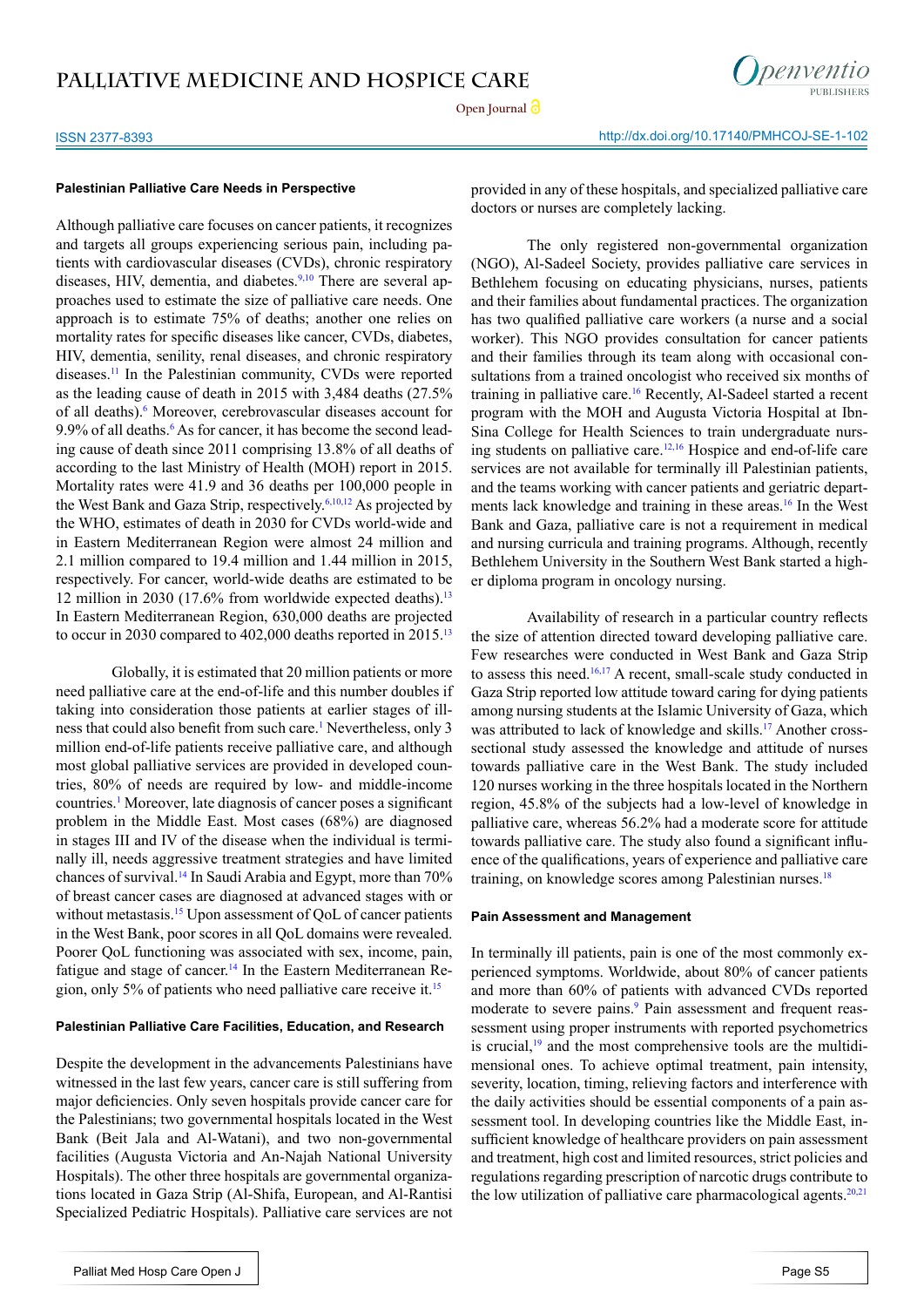



ISSN 2377-8393 http://dx.doi.org/10.17140/PMHCOJ-SE-1-102

In 1986, the WHO developed global strategies to control cancer pain and the cornerstone was the permanent availability of opioid analgesics. Opioids are the most efficient narcotic drugs used for the relief of moderate to severe pain in cancer patients; examples are morphine, oxycodone, and fentanyl. Furthermore, as pain is documented to be associated with depression and anxiety, benzodiazepine anxiolytics and other psychotropic drugs have been used to treat neuroglial and men-tal cancer-related disorders<sup>[22](#page-5-0)</sup>

In the developing countries, pain medications are still scarce. The WHO and the International Narcotics Control Board (INCB) use consumption of morphine as an indicator of access to palliative care.<sup>[21](#page-5-1)</sup> Despite the unavailability of statistics and accurate information on narcotics' consumption in the West Bank and Gaza, some crude information from the Palestinian MOH showed the distribution of consumption of narcotic drugs and psychotropic substances in governmental and private health sectors in 2015.<sup>6</sup> The reported data reflected the amounts of narcotic use including pethidine, fentanyl, and morphine in their different concentrations and forms. However, the reported values did not differentiate between the use for the purpose of palliative care of terminally ill patients or post operation pain relief.<sup>[6](#page-4-4)</sup> The INCB reported the average consumption of narcotic drugs in several Middle Eastern countries between 2007-2009, but Palestine was not included.[22](#page-5-0) Fadhil and her colleagues reported a small level of opioids consumption (0.384 mg per person) in the Eastern Mediterranean Region compared to the rest of the world (6.24 mg per person).<sup>15</sup> Regarding prescription of medications and especially pain medications and opioid drugs, Palestinian nurses have no privilege in ordering or modifying medications.<sup>16</sup>

## **Religious and Cultural Aspects: Islamic Perspective on Illness, Pain Management, Palliative Care and Euthanasia**

**Religious aspects:** The majority of the Palestinians living in the West Bank and Gaza are Muslims, with less than 2% Christians. Religion and spirituality are related parts of the human personality, and a cornerstone of palliative care; they affect the way in which patients cope with their illness, and spiritual care is as important to the families as to the patients themselves. $23$  Furthermore, they help the patients to find "inner strengths" and to "think positive" which consequently empower them to deal with the suffering resulting from their terminal illness.<sup>[24](#page-5-3)</sup>

Muslims believe in Allah (God) and in the inevitability of death, and that death and illness are God's will that cannot be avoided or stopped. Eternity is in the hereafter and whatever we do in this temporary life on earth will be either rewarded or punished for in the hereafter. This belief helps patients to cope with illness and die in peace looking forward to the reward in the hereafter. Furthermore, from an Islamic perspective, illness and suffering are accepted as a way of atonement of sins. It brings a Muslim closer to God, makes him more thankful and strengthens his belief. Also, it is considered as an evidence of accepting God's will, a reminder of the weakness of a human being and a

sign of how close death could be. It is received as a test from God for the strength of faith as prophets being the most tested *"Indeed, those who patiently persevere will truly receive a reward without measure" (Zumar 39.10),* and a reminder of the bounties of God such as the bounty of health. All of this does not conflict with the necessity of giving all efforts to relief suffering.<sup>[25](#page-5-4)</sup> According to most Muslim scholars, seeking treatment for illness is permissible, and the duty of pursuing treatment increases with increasing the seriousness of the disease. Otherwise, the patient will commit a sin if he does not pursue treatment for serious illness.[25,26](#page-5-4) However, using opioids as pain killers to reduce the level of pain, and not as a medication, is permissible, but not mandatory. On the contrary, if a Muslim decides to tolerate the pain and not take pain killers, he will be rewarded more in the hereafter.

**Euthanasia:** According to Islamic teachings, the person is entrusted on his life, and it is not his choice or the choice of the family (passive euthanasia) or the doctor to end it (active euthanasia), but to protect it. Islam prohibits euthanasia or killing a patient as a mean of mercy. Allah (God) says in the Qur'an:

*"… and do not cast yourselves into destruction with your own hands" (Al-Baqra 2:195)*

*"… and do not (commit suicide) kill yourselves [or one another]. Indeed, Allah is most Merciful to you" (An-Nisaa 4:29)*

Islam encourages seeking medications and doctors should look for all means and work hard to treat the patient and make his life comfortable. Doctors should not listen to patients if they request their life to be ended even if it is a rational valid refusal (passive euthanasia). This is also in accordance with the Hippocratic Oath for medical doctors "I will not give a lethal drug to anyone if I am asked, nor will I advise such a plan".<sup>27</sup> The doctor is considered a killer in Islam and will be punished as such if he applies euthanasia to any patient. In the hereafter, God also punishes those who commit suicide even if the reason is the intolerable pain. Most Muslim scholars consider the following cases as not being euthanasia (active or passive): first, when stopping medication by the supervising medical committee if proven ineffective including ending life supporting machines or any other interventions like resuscitation for patients diagnosed as "brain dead;" second, when the patient refuses to administer a medication that the medical committee firmly believes that it won't be effective; and third, increasing medication doses to reduce pain unless the medical committee is confident that increasing it will kill the patient. $28$ 

Like Islam, the teachings of Christianity also prohibit euthanasia, and the culture of both Palestinian Muslims and Christians is nearly the same in respecting life as a gift from God, and suicide and euthanasia are considered sins and not practiced by the Palestinian society.

**Cultural aspects:** Palestinian set of cultural values are mainly derived from religion. Culture is an important determinant in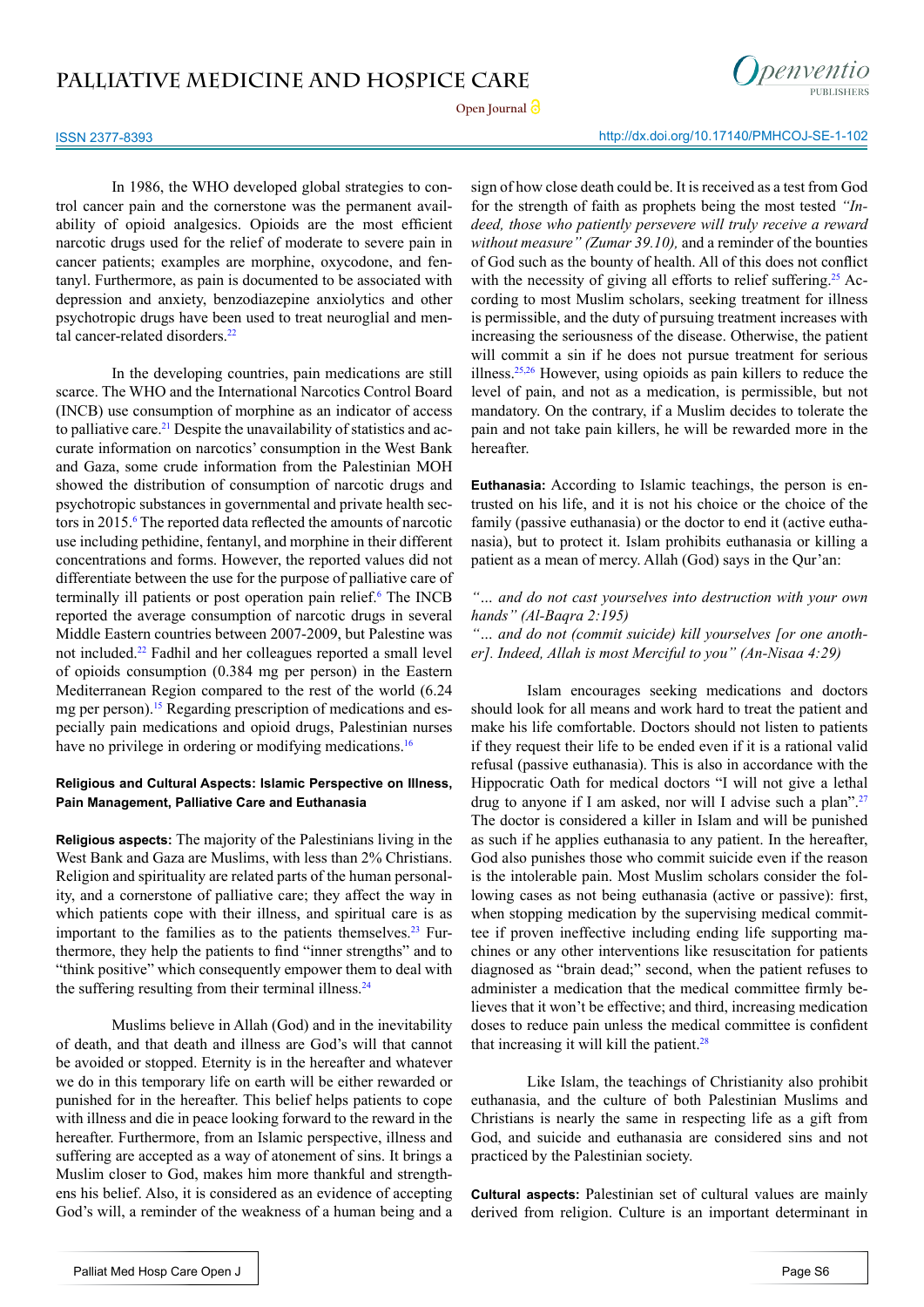Open Journal<sup>1</sup>



## ISSN 2377-8393 http://dx.doi.org/10.17140/PMHCOJ-SE-1-102

healthcare because of its influence on lifestyle, beliefs and values, the perception of individuals' QoL and palliative care, the interaction with healthcare system and decision making through-out illness and end-of-life.<sup>[29](#page-5-7)</sup>

Despite the undergoing changes in the social structure, the Palestinian family has an extended structure rather than nuclear. Children live with their parents until they are old enough to get married and build their families, and they maintain proximity to their parent even after marriage. Family members gather frequently and in different social and religious occasions. The respect for elderly and filial piety are integral parts of the social and religious values of the community. Similarly, other cultural values include the care and help to the weak and ill; decision making is collective and involves parents, spouses and older members (brothers, sisters, grandparents, etc); and family and familial bonds are sacred. Palestinian Christian families have the same values of extended families and respect for the elderly as Palestinian Muslims.

Spouses, friends, and neighbors stand by each other's side; it is the family's duty to take care of the ill members, to be there for them in weakness and pain, at the end-of-life and the moments of death. What constitute a "good death" in this population for the ill members are dying surrounded with family and at home and securing their families before they leave.<sup>[30](#page-5-8)</sup> When someone is terminally ill, family members in most cases prefer to take the patient home to be around him to provide comfort and company, friends and relatives tend to go and visit the patient and stay with him for a while. One of the common practices of Muslims is reading verses from the Holy Qur'an for patients which might be a comfort.<sup>[3](#page-4-2)</sup>

Among Arabs, the desire of appearing strong and to please others at all costs, bearing physical pains, hiding emotions, staying at the head of responsibility, performing duties and playing roles without admitting the need for help or showing signs of weakness are important factors in maintaining one's dignity.<sup>[31](#page-5-9)</sup> On the other hand, this factor may contribute to the high rates of late diagnosis and refusal of palliative care, and pain treatments and psychological interventions.<sup>[32,33](#page-5-10)</sup>

### **Barriers to Palliative Care**

The Palestinians living in the West Bank and Gaza suffer from the same barriers reported by the neighboring Arab countries including the lack of support by health policies and education, little or no knowledge of the principles and practices of palliative care among healthcare providers and patients and their families. In addition to the weak healthcare system and the scarcity of resources and unavailability of medications especially opioids, $1,15,22$  $1,15,22$  the Palestinians have additional barriers due to the peculiar political situation since the West Bank and Gaza governed by the Palestinian authority (PA) are still under Israeli occupation.

Despite the lack of resources, the PA provides full coverage for cancer patients' diagnosis and treatment and to many people injured by wars and conflicts. In Gaza, more than 18,000 persons were injured because of three wars in the last ten years. Most of the injured require medications and in most cases opioids. This burden can't be tolerated by the PA government whose budget was about four billion U.S. dollars in 2016 and only 8.5% was allocated to health. Around 32% of the health allocated budget is usually used to cover referrals to Israeli and neighborhood hospitals due to the shortage or lack of advanced diagnostic tests and treatment for cancer and other diseases in the West Bank and Gaza. Thus, an additional budget should be allocated to improve the Palestinian Healthcare System (PHS). Moreover, tremendous efforts and support to the PHS are required to introduce palliative care at the level of training and education of the healthcare providers and the patients and their families. Further, financial support is required to the PA to implement a national palliative care policy including "a ready access of suffering patients to opi-oids" according to the recommendations of the WHO in 2002.<sup>[34](#page-5-11)</sup>

## **Interventions and Recommendations**

Introducing and implementing palliative care for Palestinians in the West Bank and Gaza require integrated local and international efforts and support. At the local level, Palestinian ministries and stakeholders should place palliative care on their priority list. Additional budget should be allocated to the MOH to capacity build the human resources and the premises of the Palestinian healthcare system. The extra budget should be invested in improving cancer screening, early and proper diagnosis, and follow-up, which consequently will decrease the number of terminally ill patients who are in need of palliative care. Moreover, professional and well-structured training programs should be conducted especially in hospitals with oncology and geriatric departments to improve the qualifications of the healthcare providers and to train them to adopt the skills and the attitudes that are part of palliative care. The international community such as WHO, Middle East Cancer Consortium (MECC) and other cancer-related organizations could significantly contribute to this training. Furthermore, a national policy and legislation regarding palliative care provided at hospitals and homes should be implemented and integrated with the healthcare system and the health insurance to warrant the availability and access to opioids.

The Palestinian Ministry of Education and Higher Education should also take the initiative to integrate palliative care in the medical and the nursing curricula and encourage them to develop specialized tracks in this field. Master programs should also be offered by the Palestinian universities to improve the qualification of the healthcare professionals and to motivate research conduction in palliative care.

Finally, the Palestinian culture that stems mainly from religion compensates with increased psychological comfort and spirituality, especially for terminally ill patients. Improving pal-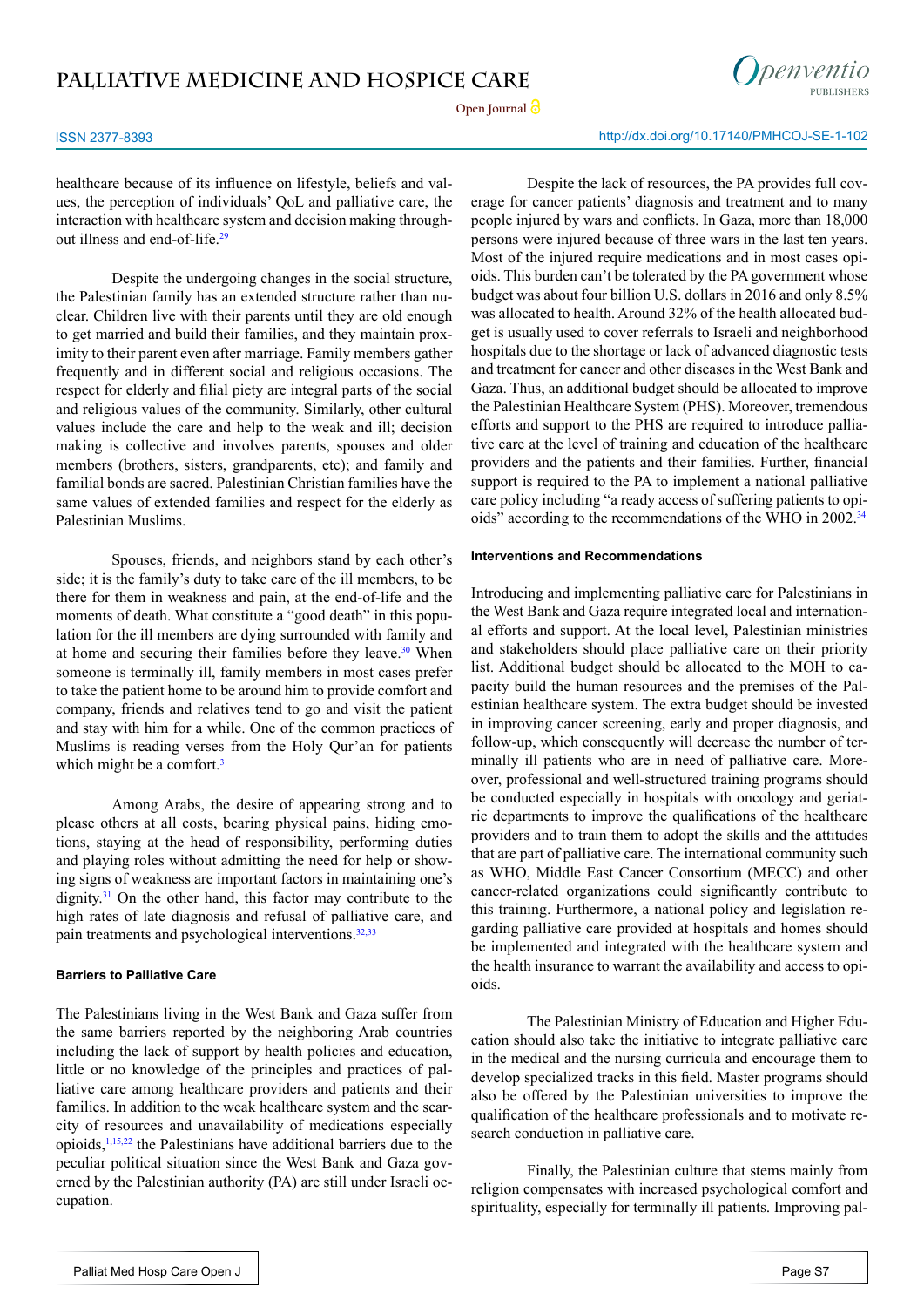

Open Journal<sup>1</sup>

ISSN 2377-8393 http://dx.doi.org/10.17140/PMHCOJ-SE-1-102

liative care among Palestinians requires not only to implement the above interventions but also to strengthen the positive religious and cultural values in caring for the sick people particularly with the new generation where these values tend to weaken with time.

## **CONFLICTS OF INTEREST**

The authors declare that they have no conflicts of interest.

### **REFERENCES**

<span id="page-4-0"></span>1. Worldwide Palliative Care Alliance (WPCA) and World Health Organization (WHO). Global atlas of palliative care at the end-of-life. 2014. Web site. [http://www.who.int/nmh/Glob](http://www.who.int/nmh/Global_Atlas_of_Palliative_Care.pdf)al Atlas of Palliative Care.pdf. Accessed March 22, 2017.

<span id="page-4-1"></span>2. Stjernsward J, Clark D. Palliative medicine-a global perspective. In: Doyle D, Hanks G, Cherny N, Calman K. eds. *Oxford Textbook of Palliative Medicine*. 3rd ed. Oxford, USA: Oxford University Press; 2003: 1197-1224.

<span id="page-4-2"></span>3. Aljawi D, Harford J. Palliative care in the Muslim-Majority Countries: The need for more and better care. In: Chang E, Johnson A. eds. *Contemporary and Innovative Practice in Palliative Care*. China: InTech; 2012: 137-150.

<span id="page-4-3"></span>4. Palestinian Central Bureau of Statistics (PCBS). Palestinians at the End of 2016. 2016. Web site. [http://www.pcbs.gov.ps/](http://www.pcbs.gov.ps/Downloads/book2242.pdf) [Downloads/book2242.pdf](http://www.pcbs.gov.ps/Downloads/book2242.pdf). Accessed March 22, 2017.

5. Palestinian Central Bureau of Statistics (PCBS). Palestinians at the end of year 2011. 2011. Web site. [http://www.pcbs.gov.ps/](http://www.pcbs.gov.ps/Downloads/book1815.pdf) [Downloads/book1815.pdf](http://www.pcbs.gov.ps/Downloads/book1815.pdf). Accessed March 22, 2017.

<span id="page-4-4"></span>6. Palestinian Ministry of Health (MOH). Health Annual Report, Palestine. 2015. Web site. [http://moh.ps/Content/Books/](http://moh.ps/Content/Books/NWNJXX7RJ92Bn4f5EGYiH43a2tjAAzKBnseGnEUCaqWqYZndsbCcPy_JQWguvkHTR4Xk4zUpdT45ooWxH11BhIbVAxwpGWy2wiwHdGcM5K7aZ.pdf) [NWNJXX7RJ92Bn4f5EGYiH43a2tjAAzKBnseGnEU](http://moh.ps/Content/Books/NWNJXX7RJ92Bn4f5EGYiH43a2tjAAzKBnseGnEUCaqWqYZndsbCcPy_JQWguvkHTR4Xk4zUpdT45ooWxH11BhIbVAxwpGWy2wiwHdGcM5K7aZ.pdf)-[CaqWqYZndsbCcPy\\_JQWguvkHTR4Xk4zUpdT45ooWxH](http://moh.ps/Content/Books/NWNJXX7RJ92Bn4f5EGYiH43a2tjAAzKBnseGnEUCaqWqYZndsbCcPy_JQWguvkHTR4Xk4zUpdT45ooWxH11BhIbVAxwpGWy2wiwHdGcM5K7aZ.pdf)-[11BhIbVAxwpGWy2wiwHdGcM5K7aZ.pdf.](http://moh.ps/Content/Books/NWNJXX7RJ92Bn4f5EGYiH43a2tjAAzKBnseGnEUCaqWqYZndsbCcPy_JQWguvkHTR4Xk4zUpdT45ooWxH11BhIbVAxwpGWy2wiwHdGcM5K7aZ.pdf) Accessed March 22, 2017.

<span id="page-4-5"></span>7. World Health Organization (WHO). WHO Definition of Palliative Care. 2017. Web site. [http://www.who.int/cancer/pallia](http://www.who.int/cancer/palliative/definition/en/)[tive/definition/en/](http://www.who.int/cancer/palliative/definition/en/). Accessed March 22, 2017.

<span id="page-4-6"></span>8. Brisbane South Palliative Care Collaborative (BSPCC). Guide to the Pharmacological Management of End-of-life (Terminal) Symptoms in Residential Aged Care Residents. 2013. Web site. [https://www.caresearch.com.au/Caresearch/Portals/0/PA-Took](https://www.caresearch.com.au/Caresearch/Portals/0/PA-Tookit/Guide%20_to_the_Pharmacological_Management_of_End_of_Life(Terminal)Symptoms_in_Residential_Aged_Care_Residents_1.pdf)it/Guide%20 to the Pharmacological Management of End [of\\_Life\(Terminal\)Symptoms\\_in\\_Residential\\_Aged\\_Care\\_Resi](https://www.caresearch.com.au/Caresearch/Portals/0/PA-Tookit/Guide%20_to_the_Pharmacological_Management_of_End_of_Life(Terminal)Symptoms_in_Residential_Aged_Care_Residents_1.pdf)dents 1.pdf. Accessed March 22, 2017.

<span id="page-4-7"></span>9. World Health Organization (WHO). Palliative Care. 2015. Web site. <http://www.who.int/mediacentre/factsheets/fs402/en/>.

Accessed March 22, 2017.

10. World Health Organization (WHO). Cancer control: Knowledge into action: WHO guide for effective programmes; module 5. 2007. Web site. [http://apps.who.int/iris/bit](http://apps.who.int/iris/bitstream/10665/44024/1/9241547345_eng.pdf)[stream/10665/44024/1/9241547345\\_eng.pdf.](http://apps.who.int/iris/bitstream/10665/44024/1/9241547345_eng.pdf) Accessed March 22, 2017.

<span id="page-4-8"></span>11. Murtagh FE, Bausewein C, Verne J, Groeneveld EI, Kaloki YE, Higginson IJ. How many people need palliative care? A study developing and comparing methods for population-based estimates. *Palliat Med*. 2014; 28(1): 49-58. Web site. http:// journals.sagepub.com/doi/abs/10.1177/0269216313489367. Accessed March 22, 2017.

<span id="page-4-13"></span>12. Kharroubi AT, Abu Seir RY. Cancer Care in Palestine. In: Silbermann M. ed. *Cancer Care in Countries and Societies in Transition: Individualized Care in Focus*. New York, USA: Springer International Publishing; 2016: 77-97.

<span id="page-4-9"></span>13. World Health Organization (WHO). Projections of mortality and burden of disease, 2004-2030. 2015. Web site. [http://www.](http://www.who.int/healthinfo/global_burden_disease/projections2004/en/) [who.int/healthinfo/global\\_burden\\_disease/projections2004/en/.](http://www.who.int/healthinfo/global_burden_disease/projections2004/en/) Accessed March 14, 2017.

<span id="page-4-10"></span>14. Shawawra M, Khleif A. Palliative care situation in palestinian authority. *J Pediatr Hematol Oncol*. 2011; 33(Suppl 1): S64- S67. doi: [10.1097/MPH.0b013e31821223a3](http://journals.lww.com/jpho-online/Abstract/2011/04001/Palliative_Care_Situation_in_Palestinian_Authority.15.aspx)

<span id="page-4-11"></span>15. Fadhil I, Lyons G, Payne S. Barriers to, and opportunities for, palliative care development in the eastern mediterranean region. *Lancet Oncol.* 2017; 18(3): e176-e184. doi: [10.1016/](http://www.sciencedirect.com/science/article/pii/S1470204517301018) [S1470-2045\(17\)30101-8](http://www.sciencedirect.com/science/article/pii/S1470204517301018)

<span id="page-4-12"></span>16. Khleif M, Dweib A. Palliative Care and Nursing in Palestine, 2015. *Journal of Palliative Care and Medicine.* 2015 (S4:003).

<span id="page-4-14"></span>17. Abu-El-Noor NI, Abu-El-Noor MK. Attitude of palestinian nursing students toward caring for dying patients: A call for change in health education policy. *J Holist Nurs.* 2016; 34(2): 193-199. Web site. [http://journals.sagepub.com/doi/](http://journals.sagepub.com/doi/abs/10.1177/0898010115596492) [abs/10.1177/0898010115596492](http://journals.sagepub.com/doi/abs/10.1177/0898010115596492). Accessed March 22, 2017.

<span id="page-4-15"></span>18. Ayed A, Sayej S, Harazneh L, Fashafsheh I, Eqtait F. The nurses' knowledge and attitudes towards the palliative care. *J Edu Pract.* 2015; 6(4): 91-99. Web site. [https://eric.](https://eric.ed.gov/%3Fid%3DEJ1083747) [ed.gov/?id=EJ1083747](https://eric.ed.gov/%3Fid%3DEJ1083747). Accessed March 22, 2017.

<span id="page-4-16"></span>19. Vincent Perron M, Ronald S. Schonwetter M, FACP. Assessment and management of pain in palliative care patients. *Cancer Control*. 2001; 8(1): 15-24.

<span id="page-4-17"></span>20. Caroll P. Palliative Care in the Middle East. ASCO Connection. 2014. Web site. [https://connection.asco.org/magazine/](https://connection.asco.org/magazine/features/palliative-care-middle-east) [features/palliative-care-middle-east](https://connection.asco.org/magazine/features/palliative-care-middle-east). Accessed March 22, 2017.